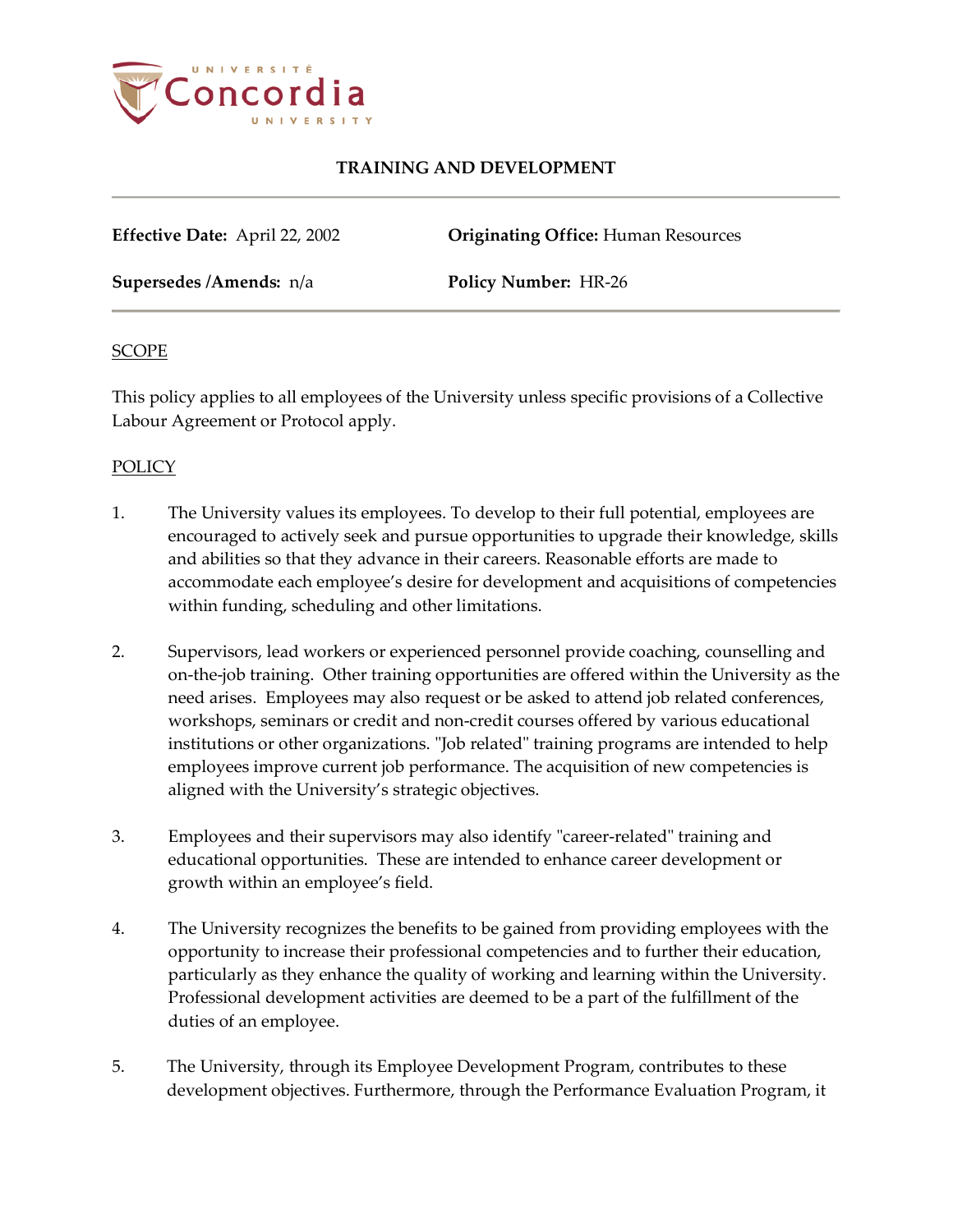

### Page **2** of **4**

guides the employees towards the achievement of University goals as well as enabling them to satisfy their own objectives of performance and career development.

- 6. The University supports training and development by assuming the cost of participation in activities identified at the time of hire, during the Performance Evaluation process, at the time of a promotion or transfer, when new work methods or equipment are implemented or further to a request from the employee or management.
- 7. The University reimburses tuition fees paid to an external recognized University if the employee successfully completes the course.
- 8. If the course taken is a credit course given at Concordia University, the provisions of policy *Tuition Benefits* [\(HR-19\)](http://www.concordia.ca/vpirsg/documents/policies/HR-19.pdf) apply. These provisions also apply for a credit course taken at a university other than Concordia University as provided for in the Quebec Interuniversity Exchange agreement provided proper authorization has been obtained from the student's academic department.
- 9. If the course or the training/development activity is not a credit course, including a course taken at the Concordia Centre for Continuing Education, the employee must assume payment and claim reimbursement at the successful conclusion of the activity or course.
- 10. If the training involves participation in a seminar or conference, the University submits payment directly and the employee may claim personal expenses upon his return according to policy *Travel and other Allowable Expenses* [\(CFO-3\)](http://www.concordia.ca/content/dam/common/docs/policies/official-policies/CFO-3.pdf).
- 11. No overtime payment is approved for attending courses, seminars or any training activity.
- 12. No reimbursement is issued for courses not successfully completed.
- 13. Reimbursement applies only to registration for conferences and seminars and tuition fees. Other charges, such as Diploma Fees, Private or Practical Instruction Fees and any other special fees and/or penalties are not eligible for reimbursement.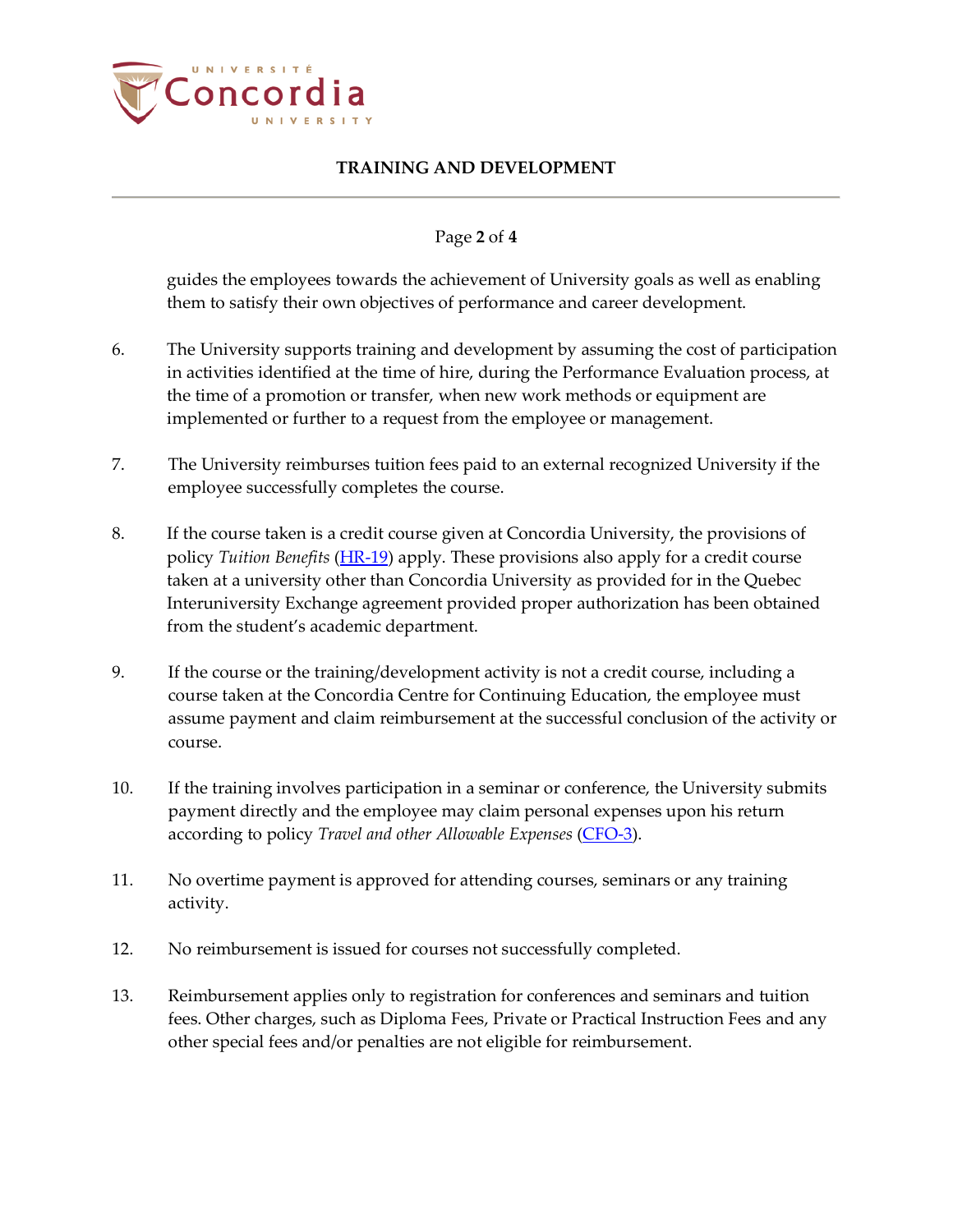

# Page **3** of **4**

14. To be eligible for reimbursement, an employee must remain employed by the University for the duration of the course or training activity.

#### PROCEDURE

- 15. Allocation and Approval
	- a. At the beginning of the fiscal year, the University allocates a percentage of its budget to professional development. This budget is administered by the Employment and Employee Development Unit in Human Resources.
	- b. The University Professional Development Consultative Committee will advise the Director, Employment and Employee Development on the development of a professional development program for University employees; this Committee will be composed of employee and management representatives.
	- c. The employee must obtain approval from his immediate supervisor prior to registration if courses are to be taken during normal working hours. The employee must also make arrangements in advance to work compensating hours for any time off required to attend courses during normal working hours.
	- d. Compensatory hours are not required when an employee is required by the University to attend a course or training.

#### Reimbursement

16. Upon successful completion of the course, the application for reimbursement must be validated by the Department Head and the reimbursement processed. Human Resources must be notified in order to update the employee's file.

#### Relevant Documentation

- 17. The following Human Resources policies/procedures should be consulted for more information on the subject of Training and Development:
	- a. Leave without pay